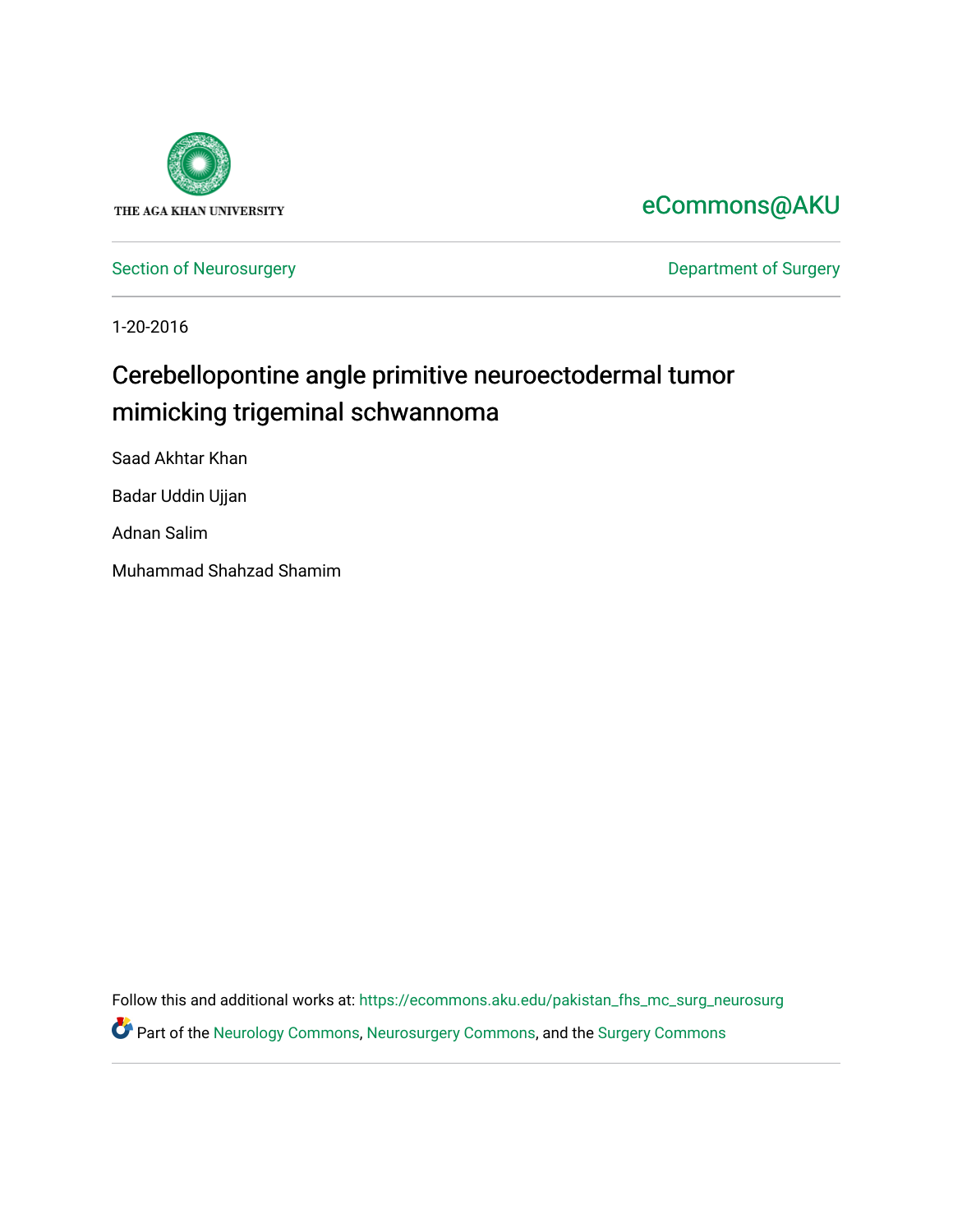Case Report

### **Cerebellopontine angle primitive neuroectodermal tumor mimicking trigeminal schwannoma**

Saad Akhtar Khan, Badar Uddin Ujjan, Adnan Salim<sup>1</sup>, Shahzad Shamim

Department of Neurosurgery, Aga Khan University Hospital, 1 Dow Medical College, Dow University of Health Sciences, Karachi, Pakistan

E-mail: Saad Akhtar Khan - saad.akhtar@aku.edu; Badar Uddin Ujjan - badar.ujjan@aku.edu; Adnan Salim - adnansalim7@outlook.com; \*Shahzad Shamim ‑ shahzad.shamim@aku.edu

\*Corresponding author

Received: 04 July 15 Accepted: 25 November 15 Published: 20 January 16

#### **Abstract**

**Background:** Primitive neuroectodermal tumors (PNETs) comprise a group of aggressive, poorly differentiated embryonal tumors occurring in central nervous system as well as in peripheral locations. Primary cerebellopontine angle (CPA) PNET is an extremely rare entity. It is important to have knowledge of this pathology and to be able to differentiate it from other commonly occurring CPA tumors, such as vestibular and trigeminal schwannomas. This distinction is essential because of the difference in the overall treatment plan and prognosis.

**Case Description:** This report describes a case of a young male presenting with diplopia and numbness of face; magnetic resonance imaging showed a CPA mass. With a provisional diagnosis of trigeminal schwannoma, the patient underwent surgery. Histopathology provided a diagnosis of PNET.

**Conclusion:** We discuss the importance of recognizing this rare condition and how this entity differs from the commonly occurring tumors.



**James I. Ausman,** MD, PhD University of California, Los

http://www.surgicalneurologyint.com Angeles, CA, USA

**OPEN ACCESS For entire Editorial Board visit :**

**Key Words:** Cerebellopontine angle, primitive neuroectodermal tumor, schwannoma, trigeminal, vestibular

#### **INTRODUCTION**

The term primitive neuroectodermal tumor (PNET) refers to a group of poorly differentiated embryonal tumors occurring predominantly in children and adolescents and exhibit aggressive behavior.<sup>[10]</sup> One of the best characterized of these tumors is the medulloblastoma, which occurs in the posterior fossa while those occurring in the cerebrum are morphologically identical to the aforementioned, they are referred to as supratentorial PNETs.[13] Similar tumors occurring outside the central nervous system (CNS) are referred to as peripheral PNETs.[9] In the cerebellopontine angle (CPA) and internal acoustic meatus (IAM), these malignant tumors were shown to comprise only  $0.1\%$  of the cases.<sup>[4]</sup> The most common tumor in this location is the vestibular schwannoma (acoustic neuroma), meningioma, cavernoma,

lymphoma, schwannomas of other cranial nerves, and secondary deposits are also found.<sup>[1,4,5,9,11]</sup>

Management of most CPA tumors can be planned on the basis of contrast‑enhanced magnetic resonance imaging (MRI). Here, we present a case of a young male with a suspected CPA trigeminal schwannoma which turned out to be a PNET. Clinical and pathological features are discussed.

**For reprints contact:** reprints@medknow.com

**How to cite this article:** Khan SA, Ujjan BU, Salim A, Shamim S. Cerebellopontine angle primitive neuroectodermal tumor mimicking trigeminal schwannoma. Surg Neurol Int 2016;7:7.

http://surgicalneurologyint.com/Cerebellopontine-angle-primitive-neuroectodermaltumor-mimicking-trigeminal-schwannoma/

This is an open access article distributed under the terms of the Creative Commons Attribution-NonCommercial-ShareAlike 3.0 License, which allows others to remix, tweak, and build upon the work non-commercially, as long as the author is credited and the new creations are licensed under the identical terms.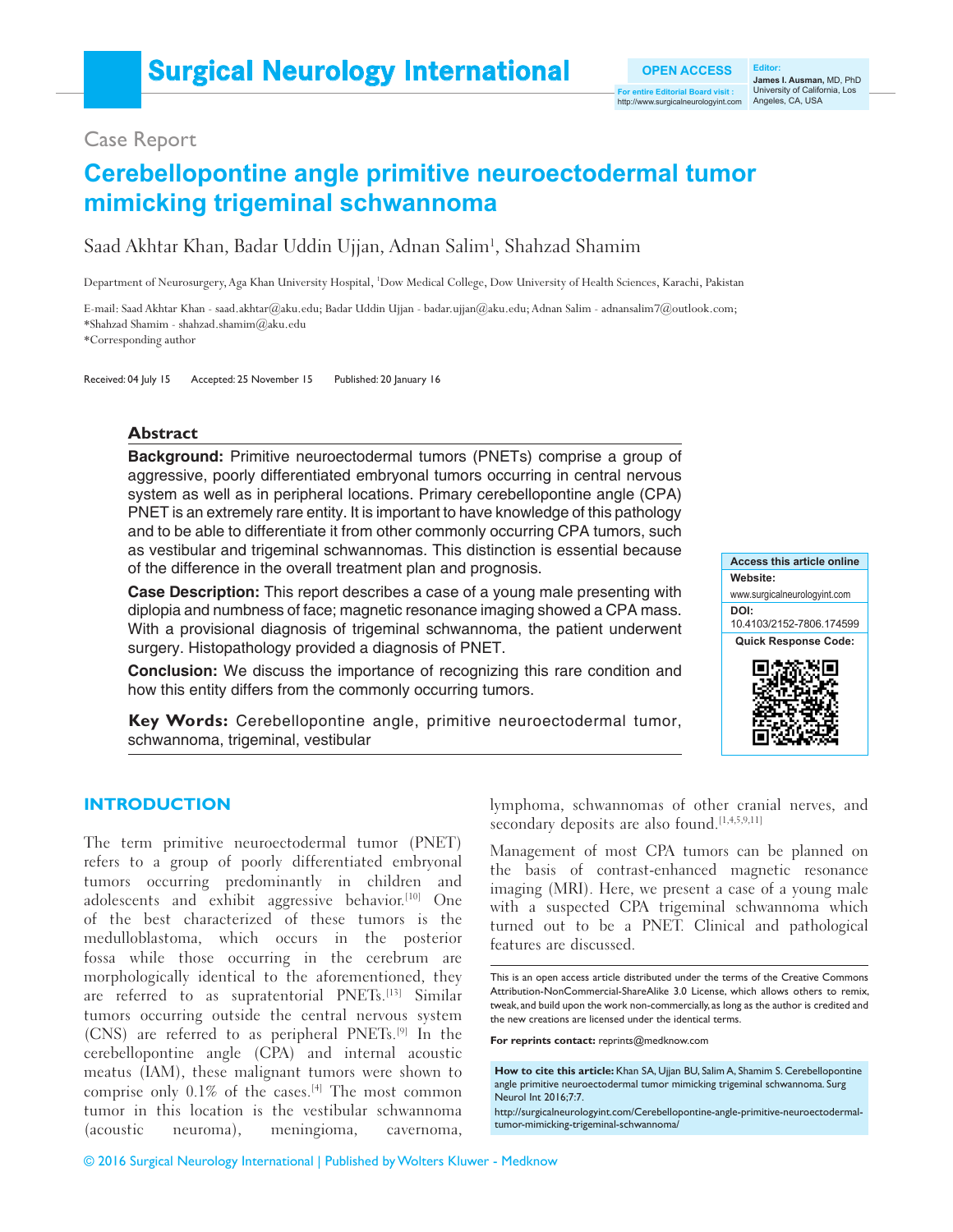#### **CASE HISTORY**

A 21‑year‑old gentleman presented with numbness of right side of the face for 1 month, and diplopia for 1 week. Neurological examination showed numbness in right V1, V2 distribution, and paresis of right VI nerve. Rest of the examination yielded normal findings. He had an MRI scan done 2 months previously which showed a homogeneously enhancing mass restricted to right CPA. However, in view of, the progression of signs and neurological examination, MRI was repeated which despite a time lapse of just a month showed the progression of disease, with the lesion now extending to the cavernous sinus. It now showed abnormal signal intensity, measuring  $3.4 \text{ cm} \times 3 \text{ cm} \times 3 \text{ cm}$ , with superior extension into the Meckel's cave and inferior extension up to the foramen ovale. A few hyperintense signals were noted within this lesion on T1‑weighted images with mild postcontrast enhancement. Mass effect was also noted with compression of adjacent midbrain with a slight deviation to the left, which was not present in the initial imaging. This progression in size and extension of the tumor had occurred in the span of just 2 months [Figure 1].

This led to suspicion of a different pathology in the CPA other than trigeminal schwannoma, and an intraoperative frozen section was requested.

The patient underwent right retrosigmoid craniotomy, and the lesion was found to have a malignant appearance. Tissue sent for intraoperative frozen section was also suggestive of a high-grade neoplasm. The tumor in the CPA was completely excised, but the part extending to the cavernous sinus was left behind.



**Figure 1: (a) T1-weighted magnetic resonance image showing iso- to hypo-intense lesion in the right cerebellopontine angle region extending into the right temporal lobe. (b) The lesion showing homogeneous enhancement on T1-weighted postcontrast image. (c) T2-weighted image showing grossly hypointense signal with areas of hyperintensity**

The patient recovered well with a new onset ipsilateral Grade II facial weakness. On histopathology, the lesion was composed of sheets of neoplastic cells having round to ovoid hyperchromatic nuclei with variation in size and scant cytoplasm. Inward vessels were seen in between the sheets of neoplastic cells. Brisk mitotic activity was noted. Periodic acid–Schiff  $\pm$  diastase stain highlights the presence of glycogen in the neoplastic cells. Immunohistochemical stains performed showed the cells to be positive for CD1010 (Mic‑2) and focally positive for neuron-specific enolase. On the other hand, glial fibrillary acidic protein, leukocyte common antigen, Pan B (CD21), Pan T (CD3), Tdt, cytokeratin AE1/AE3, CD56, and synaptophysin tested negative. These findings confirmed a diagnosis of PNET [Figure 2].

Postoperative MRI showed residual lesion in the cavernous sinus. Computed tomography chest, abdomen, and pelvis did not show any peripheral disease. Spinal axis MRI was done which was negative for drop metastasis. The patient was started on chemotherapy with vincristine sulfate, and cisplatin was also added to the regimen. He also had multiple cycles of radiotherapy. The patient's condition worsened after 6 months and repeated MRI showed the extensive progression of disease. After a detailed discussion with the patient and his family, he was placed on palliative care.

#### **DISCUSSION**

The term PNET was first used in 1983 in an attempt to help to differentiate and categorize an unusual group of quite undifferentiated brain tumors.[8] PNETs are highly malignant neoplasms with small cells on histology, mostly found in pediatric age group and



**Figure 2: (a) Sheets of undifferentiated primitive appearing round cells (H and E, ×400). (b) Negative in tumor cells (inset; positive external control on the same slide) (GFAP immunostain, ×100). (c) A very high proliferative index (MiB-1 immunostain, ×200 magnification)**